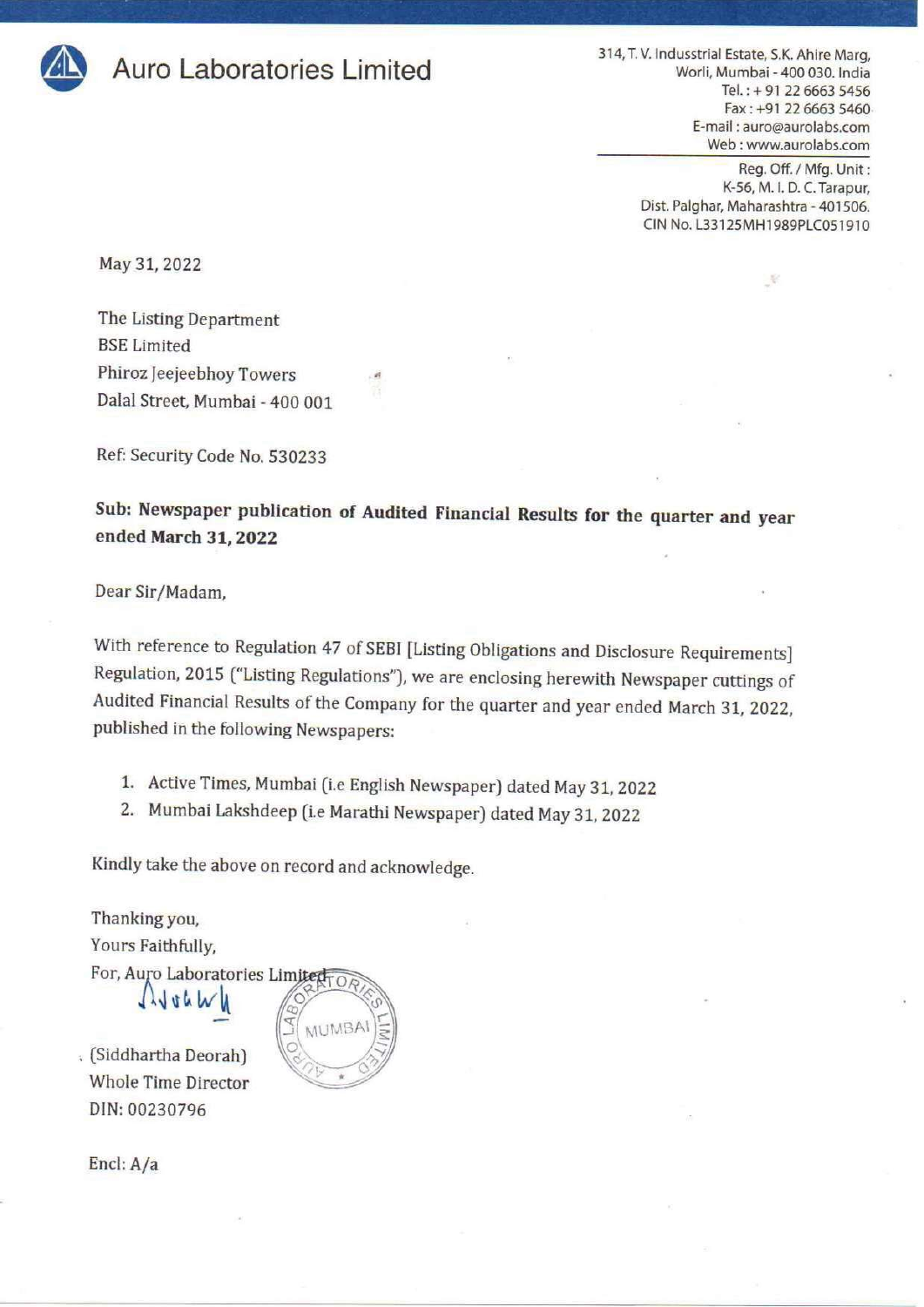## ACTIVE TIMES

## ACTIVE TIMES<br>STATE

## Tuesday 31 May 2022 3

|                                                                                                                                                                                                                                                                                                                                                                                                                                                                                                                                                                                                                                                                                                                                                                                                                                                                                                                                                                                                                                                                                                                                                                                                                                                                                                                                                                                                                                                                                                                                                                                                                                                                                                                                     |                                                                                                                                                                                                                                                                                                                                                                           |                                                                                                                                                                                                  |                                                                | <b>STATE</b>                                    |                                                                                                                                                                                                                                 |                                    |                                                                                                                                                                                                                                                                                                                                                                                                                                                                                                                                                                                                                                                                                                                                                                                                                                                                                                                                                                                                                                                                                                                                                                                                                                                                                                                                                     | Æ                                                                                                                                                                                                                                                                       | Tuesday 31 May 2022 3<br><b>AURO LABORATORIES LIMITED</b><br>CIN NO. : - L33125MH1989PLC051910                                                                                                                                                                                                          |                                                                                                                                                                                                                                                                                                                                                                                                                                                                                                                                                                                                                                                                                                                                                                                                                                                                                                                                                                                                                                                                                                                                                                                                                                                                                                                                                                                                                                                                                                                                                                                                                                                                                                                                                                                                                                                                                                                                                                                                                                                                                                                                                                                               |  |
|-------------------------------------------------------------------------------------------------------------------------------------------------------------------------------------------------------------------------------------------------------------------------------------------------------------------------------------------------------------------------------------------------------------------------------------------------------------------------------------------------------------------------------------------------------------------------------------------------------------------------------------------------------------------------------------------------------------------------------------------------------------------------------------------------------------------------------------------------------------------------------------------------------------------------------------------------------------------------------------------------------------------------------------------------------------------------------------------------------------------------------------------------------------------------------------------------------------------------------------------------------------------------------------------------------------------------------------------------------------------------------------------------------------------------------------------------------------------------------------------------------------------------------------------------------------------------------------------------------------------------------------------------------------------------------------------------------------------------------------|---------------------------------------------------------------------------------------------------------------------------------------------------------------------------------------------------------------------------------------------------------------------------------------------------------------------------------------------------------------------------|--------------------------------------------------------------------------------------------------------------------------------------------------------------------------------------------------|----------------------------------------------------------------|-------------------------------------------------|---------------------------------------------------------------------------------------------------------------------------------------------------------------------------------------------------------------------------------|------------------------------------|-----------------------------------------------------------------------------------------------------------------------------------------------------------------------------------------------------------------------------------------------------------------------------------------------------------------------------------------------------------------------------------------------------------------------------------------------------------------------------------------------------------------------------------------------------------------------------------------------------------------------------------------------------------------------------------------------------------------------------------------------------------------------------------------------------------------------------------------------------------------------------------------------------------------------------------------------------------------------------------------------------------------------------------------------------------------------------------------------------------------------------------------------------------------------------------------------------------------------------------------------------------------------------------------------------------------------------------------------------|-------------------------------------------------------------------------------------------------------------------------------------------------------------------------------------------------------------------------------------------------------------------------|---------------------------------------------------------------------------------------------------------------------------------------------------------------------------------------------------------------------------------------------------------------------------------------------------------|-----------------------------------------------------------------------------------------------------------------------------------------------------------------------------------------------------------------------------------------------------------------------------------------------------------------------------------------------------------------------------------------------------------------------------------------------------------------------------------------------------------------------------------------------------------------------------------------------------------------------------------------------------------------------------------------------------------------------------------------------------------------------------------------------------------------------------------------------------------------------------------------------------------------------------------------------------------------------------------------------------------------------------------------------------------------------------------------------------------------------------------------------------------------------------------------------------------------------------------------------------------------------------------------------------------------------------------------------------------------------------------------------------------------------------------------------------------------------------------------------------------------------------------------------------------------------------------------------------------------------------------------------------------------------------------------------------------------------------------------------------------------------------------------------------------------------------------------------------------------------------------------------------------------------------------------------------------------------------------------------------------------------------------------------------------------------------------------------------------------------------------------------------------------------------------------------|--|
|                                                                                                                                                                                                                                                                                                                                                                                                                                                                                                                                                                                                                                                                                                                                                                                                                                                                                                                                                                                                                                                                                                                                                                                                                                                                                                                                                                                                                                                                                                                                                                                                                                                                                                                                     |                                                                                                                                                                                                                                                                                                                                                                           |                                                                                                                                                                                                  |                                                                |                                                 |                                                                                                                                                                                                                                 |                                    |                                                                                                                                                                                                                                                                                                                                                                                                                                                                                                                                                                                                                                                                                                                                                                                                                                                                                                                                                                                                                                                                                                                                                                                                                                                                                                                                                     |                                                                                                                                                                                                                                                                         |                                                                                                                                                                                                                                                                                                         | Rept. Office: K - 56 M J.D.C. INDUSTRUAL AREA, TARAPUR ECUSAR, DIST. PALGHAR 401506, MAHARASHTRA. Tel: +91-22-8663456<br>Fax:+91-22-RRS540 Email surgigeurdabs.com Web: innva surplete com-<br>ANNEXURE - I<br>(Rs. In Lakhs except EPS)<br>EXTRACT OF THE AUDITED FINANCIAL RESULTS FOR THE QUARTER AND YEAR ENDED 31ST MARCH 2022.                                                                                                                                                                                                                                                                                                                                                                                                                                                                                                                                                                                                                                                                                                                                                                                                                                                                                                                                                                                                                                                                                                                                                                                                                                                                                                                                                                                                                                                                                                                                                                                                                                                                                                                                                                                                                                                          |  |
| BEFORE THE LD. ASSISTANT CHARITY COMMISSIONER-HO,<br>To.<br>All concerned having interest :-<br>Deeps Research The Research process of the above trust has filed a<br>Cheeps Republic Code of the Manushine Public Truste Act in the property of the Manushine Public Truste Act, 1960<br>In the main of the matter of the main proc<br>To take on record property acquired by triat i.o. Franchofi innti or product ground with measure announcement attack at the Junction of Davish Street or 463.80 Sq. Yards are 4 July Round or 100 Value of 463.80 Sq. Yards a<br>of Mandyi Division.<br>Date of Deed of Sale: 14/10/1971<br>Sorial No.: 3168 of 1971<br>Cost of the abovesaid property.<br>Consideration<br>Registration Fee                                                                                                                                                                                                                                                                                                                                                                                                                                                                                                                                                                                                                                                                                                                                                                                                                                                                                                                                                                                                | IN THE PUBLIC TRUSTS REGISTRATION OFFICE<br>GREATER MUMBAI REGION, MUMBAI.<br>Dharmadaya Ayukta Bhavan, 2nd Floor,<br>Sasmira Building, Sasmira Roed, Worli, Mumbai- 400 030.<br>PUBLIC NOTICE OF INQUIRY<br>P.T.R. No. E-2179 (Mumbal)<br>registered in the name of the above Trust ?<br>DESCRIPTION OF THE PROPERTIES<br>Ps: 1,66,000/-<br>: Rs: 596.50/-<br>: Rs: 12/- | Change Report No. ACC - HO / 1414 / 2022<br>Filed by : SALIM FAKIR PATEL<br>In the matter of : ALIPUR MUSLIM ASSOCIATION<br>1) Whether this property is the property of the Trust 7 and could be |                                                                | BI.<br>NO.<br><b>Ciuted</b><br>Date: 30/03/2822 | <b>Particulars</b><br>1 Trial income in a operations<br>tax and createred tems<br>No: Px/8/ 8.000 before the offer-<br>expectional terms<br>5 Total Comprehensive Insome<br>6 Feld up Equity Shere Copital<br>Earning Por Share | Net Px/R/Loss for the Partod Belon | 3RD ROCK MULTIMEDIA LIMITED<br>L740069892012PLC230932<br>31 Ground Floor, Horst Shopping Centre Premises Dadshhai Road, Nr Nav<br>Cinema Andheri (Wood) Nambai Mumbai City NH 400058 IV<br>Ernal Id: 3rdrockmultimodiately gmail.com<br>(Extract of Standalone Audited Financial Result for the half yearly and year ended on 31st<br>March, 2022)<br>Stendalone<br><b>Full</b> year<br>Half year<br>ended 30th<br>onded<br><b>Stat March.</b><br><b>Suptember</b><br>2021<br>2022<br>Audite<br>Undertite<br>915,001.00 6,796,790.00<br>36,626,728,00<br>1,864,772.00<br>25,027,118.00<br>1,844,772.00-25,871,888.0<br>4   Net Profit (Loss) alter Tax and Exceptional flores   125,295,988.00 -1,505,266.00   126,711,250.00<br>-125.235.083.00 -1.503.266.00 - 126.741.250.00<br>225,237,500.00 225,237,500.00 225,237,500.00<br>$-4.02$<br>$-0.07$<br>Note: The above is an extrest of the detailed format of Standalons Quarterly Audited Financial<br>Results filed with the Stock Exchange under Requisitor: 33 of the BEBI( Listing and Other<br>Disclosure Requirements) Regalations, 2015. The full financial results are sundative on Stock<br>Enchange website (www.nseindaucont) and on the Company's wabsite rujaun@ Endrockmultimedia<br>FOR 3RD ROCK MULTIMEDIA LIMITED<br>BIDDHARTH YASHAWANT WACHAMARE<br><b>HANAGING DIRECTOR</b> | Total income from constitute<br><b>Across in Re</b><br>patteord nary items)<br>Year ended<br>31st March<br>2622<br>Equity Share Capital<br><b>Audited</b><br>7.671,250.00<br>Sheet of the provious year<br>37,473,502.00<br>(a) Basic<br>(b) Divise<br>$-860$<br>$-563$ | Particulars<br>Net Profit I (Lose) for the period before Tex (efter exceptional and<br>period (after tex) and other comprehensive income (after tex))<br>Earnings per share (EPS) (Face Value - Ra. 10 per Equity Shares):<br>principles generally accepted thindig.<br>disclosed by maans of foothota. | Year Bedoc<br><b>Quarter linded</b><br>31.03.2022 31.12.2021 31.03.2021 31.03.2022 31.03.2021<br>(Audited) (Unaudited)<br>(Audited)<br>(Audited) (Audited)<br>12157<br>1,373.63<br>5,195.83<br>5,500.06<br>1816.51<br>Net Profit i (Loss) for the period dividere Tax, exceptional and/or extraordinary<br>1.050.54<br>54.00<br>81.48<br>289.23<br>337.40<br>54.99<br>81.48<br>269.2<br>367.40<br>1,050.54<br>Net Profit (i, oss) for the period after Tex (After exceptional and extraordinary<br>45.50<br>81.79<br>151.87<br>284.47<br>717.96<br>Total Comprehensive Income for the period (comprising Profs) Loss) for the<br>58.64<br>67.18<br>1938<br>245.8<br>719.72<br>623.25<br>623.25<br>623.25<br>623.25<br>823.25<br>Reparves (Excluding revaluation reserves) as shown in the Audited belance<br>2.235.01<br>2.528.85<br>8.73<br>0.96<br>2.44<br>4.56<br>11.52<br>0.73<br>0.68<br>241<br>4.58<br>11.53<br>The above subject financial results for the quarter and year ended 31st March, 2022 were reviewed by the Audit Committee and thereafter<br>approved by the Board of Directors at meeting held on 30th Ney, 2022.<br>The above audied results, have been prepared in accordance with Indian Accounting Standards (ND AS) actified under realion 133 of the<br>Companies Act, 2013 read with Rule 3 of the Companies (Indian Accounting Standard) Rules<br>Standards) (Amondmont) Rules, 2016 and guidelines issued by the Securities and Exchange Board of India (SEBI) and other accounting<br>The above is an extract of the detailed format of standalone results for the quarter and year ended as on March 31. 2022 fied with the Stock<br>Exchange under Regulation 33 of the SEBI (Listing and Disclosure requirements) regulations, 2015. the full format of the quarterly/Amual<br>francisi results are available on the Company webiste www.aurolabs.com.and on the stock exchange website, www.bseindia.com<br>The impact en not profit/oss, fotal comprehe sive income on any other relevant financial teen(s) due to change(s) in according policies shall be<br>FOR & ON BEHALF OF BOARD OF DIRECTORS<br>AURO LABORATORIES LIMITED<br>S<br>(SHARAT DEORAH) |  |
| <b>Xerox Charges</b><br>: Re. 3.50/-<br>Postage<br>Total cost<br>Sub-district:<br>It Sub Registrar-Bombay                                                                                                                                                                                                                                                                                                                                                                                                                                                                                                                                                                                                                                                                                                                                                                                                                                                                                                                                                                                                                                                                                                                                                                                                                                                                                                                                                                                                                                                                                                                                                                                                                           | : Rs. 1,66,614J-                                                                                                                                                                                                                                                                                                                                                          |                                                                                                                                                                                                  |                                                                | Place : Mumbai                                  |                                                                                                                                                                                                                                 |                                    |                                                                                                                                                                                                                                                                                                                                                                                                                                                                                                                                                                                                                                                                                                                                                                                                                                                                                                                                                                                                                                                                                                                                                                                                                                                                                                                                                     | DIN - 08721909<br>Place : Mumball<br>Date: 30.05.2022<br>Home First Finance Company India Private Limited                                                                                                                                                               |                                                                                                                                                                                                                                                                                                         | CHAIRMAN & MANAGING DIRECTOR<br>DIN NO. 00230784                                                                                                                                                                                                                                                                                                                                                                                                                                                                                                                                                                                                                                                                                                                                                                                                                                                                                                                                                                                                                                                                                                                                                                                                                                                                                                                                                                                                                                                                                                                                                                                                                                                                                                                                                                                                                                                                                                                                                                                                                                                                                                                                              |  |
| This is to call upon you to authmit your objections, if any in the matter<br>before the Ld. Assistant Charity Commissioner-HO, Greater Mumbai<br>Region, Mumbai st the above address in person or by a pleader within 30<br>days from the date of publication of this notice.<br>Maharashtra State, Mumbei                                                                                                                                                                                                                                                                                                                                                                                                                                                                                                                                                                                                                                                                                                                                                                                                                                                                                                                                                                                                                                                                                                                                                                                                                                                                                                                                                                                                                          | Given under my hand and seal of the Hon'ble Chi                                                                                                                                                                                                                                                                                                                           |                                                                                                                                                                                                  |                                                                |                                                 | noments                                                                                                                                                                                                                         |                                    | CIN: L65990MH2010PLC240703<br>5ale of Secured assets under Securitisation and Reconstruction of Financial Assets and Enforcement of Security Interest Act, 2002—(Notice Under Rule 8 (6))                                                                                                                                                                                                                                                                                                                                                                                                                                                                                                                                                                                                                                                                                                                                                                                                                                                                                                                                                                                                                                                                                                                                                           |                                                                                                                                                                                                                                                                         | NOTICE OF SALE THROUGH PRIVATE TREATY                                                                                                                                                                                                                                                                   | Website: homefirstindia.com Phone No.: 180030008425 Email ID: loanfirst@homefirstindia.com                                                                                                                                                                                                                                                                                                                                                                                                                                                                                                                                                                                                                                                                                                                                                                                                                                                                                                                                                                                                                                                                                                                                                                                                                                                                                                                                                                                                                                                                                                                                                                                                                                                                                                                                                                                                                                                                                                                                                                                                                                                                                                    |  |
| This 27th day of the month of May 2022.<br>Seal                                                                                                                                                                                                                                                                                                                                                                                                                                                                                                                                                                                                                                                                                                                                                                                                                                                                                                                                                                                                                                                                                                                                                                                                                                                                                                                                                                                                                                                                                                                                                                                                                                                                                     |                                                                                                                                                                                                                                                                                                                                                                           | 5d<br>VC Superintendent - (J),<br>Public Trusts Registration office,<br>Greater Mumbal Region, Mumbal                                                                                            |                                                                |                                                 |                                                                                                                                                                                                                                 |                                    | date as mentioned. The Auction could not be successful due to lack of any bidder                                                                                                                                                                                                                                                                                                                                                                                                                                                                                                                                                                                                                                                                                                                                                                                                                                                                                                                                                                                                                                                                                                                                                                                                                                                                    |                                                                                                                                                                                                                                                                         |                                                                                                                                                                                                                                                                                                         | The undersigned as Authorized Officer of Home First Finance Company India Limited (Home First) has taken over possession of the schedules property, in terms of section 13(4) of the subject act in connection with outstandin<br>payable by you to us. Please refer our Notice dated mentioned below, wherein we informed that we have published Auction Nation in the newspaper mentioned by fixing the Reserve Price as mentioned. The Auction was scheduled<br>Public attarge is informed that the secured property(les) as mentioned in the Schedule are available for sale through Private Treaty, as per the terms agresable to the Company for realisation of Company's dues on "AS IS WH                                                                                                                                                                                                                                                                                                                                                                                                                                                                                                                                                                                                                                                                                                                                                                                                                                                                                                                                                                                                                                                                                                                                                                                                                                                                                                                                                                                                                                                                                             |  |
| A B INFRABUILD LIMITED<br>Registered Office : 1st Roor, Shubhangan CHS Ltd. 104, Jawahar Nagar Near Railway Crossing.                                                                                                                                                                                                                                                                                                                                                                                                                                                                                                                                                                                                                                                                                                                                                                                                                                                                                                                                                                                                                                                                                                                                                                                                                                                                                                                                                                                                                                                                                                                                                                                                               | Goregaco (West) Mumbel 400062                                                                                                                                                                                                                                                                                                                                             |                                                                                                                                                                                                  |                                                                |                                                 | Name Borrower (s)                                                                                                                                                                                                               |                                    |                                                                                                                                                                                                                                                                                                                                                                                                                                                                                                                                                                                                                                                                                                                                                                                                                                                                                                                                                                                                                                                                                                                                                                                                                                                                                                                                                     | PROPERTY ADDRESS                                                                                                                                                                                                                                                        | <b>Cutstanding amount</b>                                                                                                                                                                                                                                                                               | BASIS"and "AS IS WHAT IS BASIS". Hence, in terms of the provisions of the subjectAct and Rules media thereunder, we issue the notice to you to enable you to discharge the amount due to the Company within 15 days from the d<br>nolice and fake back the seasts mentioned in the schedule, failing which the assets will be sold to discharge the labitities. This is without prejudice to any other tights and abie both a Company under the subject Act or a<br>The Interested parties may contact the Authorized Officer for further details/ clarifications and for submitting their offers. Sale shall be in accordance with the provisions of SARFAESIAci / Rules.<br>Data of<br>Nowspaper<br>Date of<br>Resorve<br>No. of                                                                                                                                                                                                                                                                                                                                                                                                                                                                                                                                                                                                                                                                                                                                                                                                                                                                                                                                                                                                                                                                                                                                                                                                                                                                                                                                                                                                                                                            |  |
| Website: www.abinfabuld.com Email (D:-co@abinfabuld.com Telephone No.:- 022-28712114<br>Audited Financial Results for the Half Year & Year ended on 31st March 2022                                                                                                                                                                                                                                                                                                                                                                                                                                                                                                                                                                                                                                                                                                                                                                                                                                                                                                                                                                                                                                                                                                                                                                                                                                                                                                                                                                                                                                                                                                                                                                 | CBI No.:- 145202MH2011PLC214834                                                                                                                                                                                                                                                                                                                                           |                                                                                                                                                                                                  | No.                                                            | and<br>Rathry                                   | Co-Borrowar (s)                                                                                                                                                                                                                 | Sakubai Bahulal Rathod, Bahulal    |                                                                                                                                                                                                                                                                                                                                                                                                                                                                                                                                                                                                                                                                                                                                                                                                                                                                                                                                                                                                                                                                                                                                                                                                                                                                                                                                                     | Shop-005, Swastik Plaza, Adivali-Dhokali, Haj Malang                                                                                                                                                                                                                    | as on Damand Notice<br>(in INR)<br>4,84,077                                                                                                                                                                                                                                                             | <b>Sals Notice</b><br>e-Auclion<br>Price (in<br>Authorised<br>Officer<br>INR)<br>7020259751<br>26-04-2022<br>Active times<br>27-05-2022<br>12,00,500                                                                                                                                                                                                                                                                                                                                                                                                                                                                                                                                                                                                                                                                                                                                                                                                                                                                                                                                                                                                                                                                                                                                                                                                                                                                                                                                                                                                                                                                                                                                                                                                                                                                                                                                                                                                                                                                                                                                                                                                                                          |  |
| Particular                                                                                                                                                                                                                                                                                                                                                                                                                                                                                                                                                                                                                                                                                                                                                                                                                                                                                                                                                                                                                                                                                                                                                                                                                                                                                                                                                                                                                                                                                                                                                                                                                                                                                                                          |                                                                                                                                                                                                                                                                                                                                                                           | Hall Year<br>Year to data<br>anding<br><b>Tiguras</b><br>(Audited)<br>diuritied<br>1.03.2022<br>31.03.2021                                                                                       | <b>cerespond</b><br>Six receits<br>2.<br>seded in<br>31.03.202 | B. Jakkal                                       |                                                                                                                                                                                                                                 |                                    | Late Shri Navinkumar B. Jakka, Smt. Padma Jakka, and<br>other legal heirs (wife and children of Late Shri Navirikuman                                                                                                                                                                                                                                                                                                                                                                                                                                                                                                                                                                                                                                                                                                                                                                                                                                                                                                                                                                                                                                                                                                                                                                                                                               | Road, Tal-Ambernath Kalyan 421306<br>A-306, Uniq Garden, Opposite Kake Da Dhaba, Haji<br>Malang Road, Nand kall, Kalyan East-421301                                                                                                                                     | 16.37.317                                                                                                                                                                                                                                                                                               | Lanxadeed<br>7020259751<br>26-04-2022<br>27-05-2022<br>23,27,500<br>Active times<br>Lawadesp                                                                                                                                                                                                                                                                                                                                                                                                                                                                                                                                                                                                                                                                                                                                                                                                                                                                                                                                                                                                                                                                                                                                                                                                                                                                                                                                                                                                                                                                                                                                                                                                                                                                                                                                                                                                                                                                                                                                                                                                                                                                                                  |  |
| Total Income from operations (nst)<br>Not Profit for the period, ibefore Extraordinary frame & Tax)<br>Net Profit for the period before tax (after Extraordinary items).<br>Net Profit for the period after tax                                                                                                                                                                                                                                                                                                                                                                                                                                                                                                                                                                                                                                                                                                                                                                                                                                                                                                                                                                                                                                                                                                                                                                                                                                                                                                                                                                                                                                                                                                                     |                                                                                                                                                                                                                                                                                                                                                                           | 6,459.79<br>2.249.74<br>299.07<br>67.08<br>359.11<br>112.51<br>319.33<br>86,40                                                                                                                   | 4,629.18<br>127.64<br>1237.78<br>(168.87)                      | Date:31/05/2022                                 |                                                                                                                                                                                                                                 |                                    | and balance dues, if any, will be recovered with interest and cost.                                                                                                                                                                                                                                                                                                                                                                                                                                                                                                                                                                                                                                                                                                                                                                                                                                                                                                                                                                                                                                                                                                                                                                                                                                                                                 | STATUTORY 15 DAYS SALE NOTICE UNDER THE SARFAESI ACT, 2002                                                                                                                                                                                                              |                                                                                                                                                                                                                                                                                                         | The borrower/guaranters are hereby notified to pay the sum as mentioned in the demand notice along of thuplo dale interest and and lany expenses before 15 days from the dete of this notice, fail ing which the property will<br>Sd <sup>I</sup> -Authorized Officer                                                                                                                                                                                                                                                                                                                                                                                                                                                                                                                                                                                                                                                                                                                                                                                                                                                                                                                                                                                                                                                                                                                                                                                                                                                                                                                                                                                                                                                                                                                                                                                                                                                                                                                                                                                                                                                                                                                         |  |
| Total Comprehensive Income for the period and<br>Other Comprehensive Income (after tax)<br>Equity Share Capital<br>Reserves (Excluding Revaluation Reserve)                                                                                                                                                                                                                                                                                                                                                                                                                                                                                                                                                                                                                                                                                                                                                                                                                                                                                                                                                                                                                                                                                                                                                                                                                                                                                                                                                                                                                                                                                                                                                                         |                                                                                                                                                                                                                                                                                                                                                                           | 319.33<br>86.44<br>1,266.94<br>1,266,94<br>1,511.95<br>1,511,86                                                                                                                                  | (158.97)<br>1,266.94<br>1,417.53                               | Place: Kalyan                                   |                                                                                                                                                                                                                                 |                                    | <b>NOTICE</b><br>The building known as "Hamid Building" property bearing C.S. No. 47 of Mazageon Division, assessed by the Municipal Corporation of                                                                                                                                                                                                                                                                                                                                                                                                                                                                                                                                                                                                                                                                                                                                                                                                                                                                                                                                                                                                                                                                                                                                                                                                 |                                                                                                                                                                                                                                                                         |                                                                                                                                                                                                                                                                                                         | Home First Finance Company India Private Limbed                                                                                                                                                                                                                                                                                                                                                                                                                                                                                                                                                                                                                                                                                                                                                                                                                                                                                                                                                                                                                                                                                                                                                                                                                                                                                                                                                                                                                                                                                                                                                                                                                                                                                                                                                                                                                                                                                                                                                                                                                                                                                                                                               |  |
| Earning Per Share (Before extraordinary items) (of Rs 10/- Each)<br>ai Basic<br>b) Diuter                                                                                                                                                                                                                                                                                                                                                                                                                                                                                                                                                                                                                                                                                                                                                                                                                                                                                                                                                                                                                                                                                                                                                                                                                                                                                                                                                                                                                                                                                                                                                                                                                                           |                                                                                                                                                                                                                                                                                                                                                                           | 2.52<br>0.68<br>252<br>0.68                                                                                                                                                                      | [1.25]<br>[1.25]                                               |                                                 |                                                                                                                                                                                                                                 |                                    | Greater Mumbai under "E" Ward No. E-6782(1) & E-6782(1A) Situated at Junction of D'âma Street Mumbai, Maharashua- 400010 is<br>proposed for redevelopment for the benefit of D.C. Regulation 33(7) as per the direction of Govt. of Maharashira in Housing Department<br>The fist of the Tenants is published herewith of the above property. The list of Tenants is given below:<br><b>HAMID BUILDING</b>                                                                                                                                                                                                                                                                                                                                                                                                                                                                                                                                                                                                                                                                                                                                                                                                                                                                                                                                          |                                                                                                                                                                                                                                                                         |                                                                                                                                                                                                                                                                                                         | DEEMED CONVEYANCE PUBLIC NOTICE<br>BETHLEHEM CO-OP. HSG. SOC. LTD.<br>Add :- Mauje Joveli, Tal. Ambernath, Dist. Thane                                                                                                                                                                                                                                                                                                                                                                                                                                                                                                                                                                                                                                                                                                                                                                                                                                                                                                                                                                                                                                                                                                                                                                                                                                                                                                                                                                                                                                                                                                                                                                                                                                                                                                                                                                                                                                                                                                                                                                                                                                                                        |  |
| Earning Per Share (After oxtraordinary items) (of Rs 10/- Each)                                                                                                                                                                                                                                                                                                                                                                                                                                                                                                                                                                                                                                                                                                                                                                                                                                                                                                                                                                                                                                                                                                                                                                                                                                                                                                                                                                                                                                                                                                                                                                                                                                                                     |                                                                                                                                                                                                                                                                                                                                                                           | 2.52<br>0.6<br>252<br>0.6                                                                                                                                                                        | (1.25)<br>(1.25)                                               | Room<br>Shop<br>Na.                             | Floor                                                                                                                                                                                                                           | Arse                               | Name of the Tenant                                                                                                                                                                                                                                                                                                                                                                                                                                                                                                                                                                                                                                                                                                                                                                                                                                                                                                                                                                                                                                                                                                                                                                                                                                                                                                                                  | Name of the Occupant                                                                                                                                                                                                                                                    | Decision of Tenancy<br>accepted or releated<br>(if newtod.)<br>sasons thereof                                                                                                                                                                                                                           | Reg. No. TNA/AMB/HSG/(T.C.)/23877/2012-13<br>Has applied to this office under section 11 of Maharashtra Ownership<br>Tats (Regulation of the promotion of Construction, Sale, Management<br>and Transfer) Act, 1963 for declaration of Deemed Conveyance of the                                                                                                                                                                                                                                                                                                                                                                                                                                                                                                                                                                                                                                                                                                                                                                                                                                                                                                                                                                                                                                                                                                                                                                                                                                                                                                                                                                                                                                                                                                                                                                                                                                                                                                                                                                                                                                                                                                                               |  |
| a) Basic<br>b) Diuted<br>Hotes:<br>The above audited results were reviewed by Audit Committee and approved by the Board of directors of th                                                                                                                                                                                                                                                                                                                                                                                                                                                                                                                                                                                                                                                                                                                                                                                                                                                                                                                                                                                                                                                                                                                                                                                                                                                                                                                                                                                                                                                                                                                                                                                          |                                                                                                                                                                                                                                                                                                                                                                           |                                                                                                                                                                                                  |                                                                |                                                 |                                                                                                                                                                                                                                 |                                    | Kewslchand J. Rathod                                                                                                                                                                                                                                                                                                                                                                                                                                                                                                                                                                                                                                                                                                                                                                                                                                                                                                                                                                                                                                                                                                                                                                                                                                                                                                                                | Kept in Absyance                                                                                                                                                                                                                                                        | Acospino                                                                                                                                                                                                                                                                                                |                                                                                                                                                                                                                                                                                                                                                                                                                                                                                                                                                                                                                                                                                                                                                                                                                                                                                                                                                                                                                                                                                                                                                                                                                                                                                                                                                                                                                                                                                                                                                                                                                                                                                                                                                                                                                                                                                                                                                                                                                                                                                                                                                                                               |  |
| Company at its meeting held at Mumbailen 30th May 2022 and published in accordance with regulation 33 of<br>the SEBI (Listing Obligations and Disclosure Requirements) Regulations; 2015.<br>The Company primarily deals in the business of infrastructure as single reportable segment. Hence Segment<br>Reporting as defined in Ind AS 108 "Operating Segment" is not applicable to the Company.                                                                                                                                                                                                                                                                                                                                                                                                                                                                                                                                                                                                                                                                                                                                                                                                                                                                                                                                                                                                                                                                                                                                                                                                                                                                                                                                  |                                                                                                                                                                                                                                                                                                                                                                           |                                                                                                                                                                                                  |                                                                |                                                 | GNR<br>GNRS<br>GIVRE                                                                                                                                                                                                            | 19.00<br>15:92<br>18.86            | Tahoor S. Dabit<br>Sukrana Shaukat All Dobir i                                                                                                                                                                                                                                                                                                                                                                                                                                                                                                                                                                                                                                                                                                                                                                                                                                                                                                                                                                                                                                                                                                                                                                                                                                                                                                      | Tahoor S. Dabit<br>Sukrana Shaukat Ali Dabir i                                                                                                                                                                                                                          | Acoapiso<br>Acospied                                                                                                                                                                                                                                                                                    | following property. The next hearing is kept on - 20/06/2022 at 4:30 p.m.<br>Respondents - Bethlehem Co-op. Hag. Soc. Ltd. through Chief<br>Promoter Shri, V. S. More, Kalyan (East), Shri. Vilas Ramkrushna<br>Desai, Badlapur (East) and those who have interest in the said property                                                                                                                                                                                                                                                                                                                                                                                                                                                                                                                                                                                                                                                                                                                                                                                                                                                                                                                                                                                                                                                                                                                                                                                                                                                                                                                                                                                                                                                                                                                                                                                                                                                                                                                                                                                                                                                                                                       |  |
| The company has made initial public offer of 44,28,000 shares of tape value of Rs. 18 each with premium of<br>Rs.19 each apprepating to Rs.1284.12 lass which is fully subscribed and share was alloted on 9th July 2019<br>The figures for the six months ended 3 fat March 2022 and 3 fat March 2021 are the balancing figures between<br>the audited figures in respect of the full financial year and the unaudited publiched year to date figures upto the<br>half year of the relevant financial year which are subject to limited review by the statutory auditors.                                                                                                                                                                                                                                                                                                                                                                                                                                                                                                                                                                                                                                                                                                                                                                                                                                                                                                                                                                                                                                                                                                                                                          |                                                                                                                                                                                                                                                                                                                                                                           |                                                                                                                                                                                                  |                                                                |                                                 | GNR<br>CNR                                                                                                                                                                                                                      | 20.14<br>20.49<br>19.45            | Shauket All Dabir<br>Gangaram "Ilvara) & Co.<br>Gangaram Jiwaraj & Co.<br>Majid Hasen Chogule &                                                                                                                                                                                                                                                                                                                                                                                                                                                                                                                                                                                                                                                                                                                                                                                                                                                                                                                                                                                                                                                                                                                                                                                                                                                     | Shaukat Ali Dabir<br>Kept in Abeyance<br>Kept in Abeyance<br>Majid Hassan Chogle                                                                                                                                                                                        | Acuspisci<br>Acospied<br>Accepted                                                                                                                                                                                                                                                                       | may automit their written say at the time of hearing in the office mention<br>at below address. Failure to aubmit any say it shall be presumed that<br>nobody has any objection and further action will no take.<br>Description of the property -                                                                                                                                                                                                                                                                                                                                                                                                                                                                                                                                                                                                                                                                                                                                                                                                                                                                                                                                                                                                                                                                                                                                                                                                                                                                                                                                                                                                                                                                                                                                                                                                                                                                                                                                                                                                                                                                                                                                             |  |
| Previous pariod figures have been regrouped and reclassified, where ever necessary, to make them comparable<br>with current figures.<br>The above is an extract of the detailed format of quarterly financial results filed with the Stock Exchanges unde<br>Regulation 33 of the SEBI (Listing obligations and Disolosure Requirements) Regulations, 2015. The full format                                                                                                                                                                                                                                                                                                                                                                                                                                                                                                                                                                                                                                                                                                                                                                                                                                                                                                                                                                                                                                                                                                                                                                                                                                                                                                                                                         |                                                                                                                                                                                                                                                                                                                                                                           |                                                                                                                                                                                                  |                                                                |                                                 | GNR<br>GNR<br>GNR                                                                                                                                                                                                               | 20.93<br>20.83                     | Alimiya Abbas Kameka<br>Nilesh Parasmal Rathod<br>Dr. Ashfaque Abdul Letif Thekur &<br>Zoonat A. Thaku                                                                                                                                                                                                                                                                                                                                                                                                                                                                                                                                                                                                                                                                                                                                                                                                                                                                                                                                                                                                                                                                                                                                                                                                                                              | Alimiya Abbas Kameka<br>Nilesh Parasmal Rathod<br>Ashfaque Abdul Latif Thaku:<br>Zeenat Ashfaque Thaker                                                                                                                                                                 | Acosplad<br>Anapiec                                                                                                                                                                                                                                                                                     | Mauje Joveli, Tal, Ambernath, Dist, Thane<br>Survey<br>(Old) Hissa<br>(New)<br>(New)<br>Aren<br>New<br>No.<br>No.<br>Plot<br>Hieea<br>Piot<br>No.<br>No.<br>No.                                                                                                                                                                                                                                                                                                                                                                                                                                                                                                                                                                                                                                                                                                                                                                                                                                                                                                                                                                                                                                                                                                                                                                                                                                                                                                                                                                                                                                                                                                                                                                                                                                                                                                                                                                                                                                                                                                                                                                                                                               |  |
| of the half year & yearly Results are available on the Stock Exchange websites. (www.nseinda.com)                                                                                                                                                                                                                                                                                                                                                                                                                                                                                                                                                                                                                                                                                                                                                                                                                                                                                                                                                                                                                                                                                                                                                                                                                                                                                                                                                                                                                                                                                                                                                                                                                                   |                                                                                                                                                                                                                                                                                                                                                                           | For & an behalf of the Board of Directors<br>A B intrabuild Limited<br>3d/4                                                                                                                      |                                                                | 10                                              | GNR<br>GNR                                                                                                                                                                                                                      | 19.95<br>19.15                     | Anwar A. S. Mistry<br>Kamekar A. A. & Golandsz I. A                                                                                                                                                                                                                                                                                                                                                                                                                                                                                                                                                                                                                                                                                                                                                                                                                                                                                                                                                                                                                                                                                                                                                                                                                                                                                                 | Raeese Quadar Girka<br>Majid Hasaan Chogle<br><b>Iohal Ali Golandaz</b>                                                                                                                                                                                                 | Acospiad<br>Accepted                                                                                                                                                                                                                                                                                    | 25 & 30 (P)<br><b>B08</b><br>284<br>875.41 Sq. Mtra<br>$\frac{2.3}{8.4}$<br>Office of District Deputy Registrar,                                                                                                                                                                                                                                                                                                                                                                                                                                                                                                                                                                                                                                                                                                                                                                                                                                                                                                                                                                                                                                                                                                                                                                                                                                                                                                                                                                                                                                                                                                                                                                                                                                                                                                                                                                                                                                                                                                                                                                                                                                                                              |  |
| Place: Mumbai<br>Date: 30.05.2022                                                                                                                                                                                                                                                                                                                                                                                                                                                                                                                                                                                                                                                                                                                                                                                                                                                                                                                                                                                                                                                                                                                                                                                                                                                                                                                                                                                                                                                                                                                                                                                                                                                                                                   |                                                                                                                                                                                                                                                                                                                                                                           | <b>Amit Mishrs</b><br>Managing Director (DIN 03388129)                                                                                                                                           |                                                                | 11<br>12                                        | GIVR<br>GR                                                                                                                                                                                                                      | 17.61<br>15.14                     | Sayed Mchammed Husain Umer<br>Sanam Shripsi Rathod                                                                                                                                                                                                                                                                                                                                                                                                                                                                                                                                                                                                                                                                                                                                                                                                                                                                                                                                                                                                                                                                                                                                                                                                                                                                                                  | Alimiya Abbas Kamekar<br>Muhammed Husain Umer Ssyyed<br>Kept in Abayance                                                                                                                                                                                                | Acospied<br>Accepted                                                                                                                                                                                                                                                                                    | Co-op Societies, Thane<br>First floor, Gaondevi Vegetable SEAL<br>Vlarket, Thane (W), Dist - Thane<br>Pin Code: - 100 602,<br>Competent Authority & District Dy<br>Tel:-022 25331486.                                                                                                                                                                                                                                                                                                                                                                                                                                                                                                                                                                                                                                                                                                                                                                                                                                                                                                                                                                                                                                                                                                                                                                                                                                                                                                                                                                                                                                                                                                                                                                                                                                                                                                                                                                                                                                                                                                                                                                                                         |  |
| <b>IDREAM FILM INFRASTRUCTURE COMPANY LIMITED</b><br>(Formerly SoftBPO Global Services Limited)<br>Regd. Off. : Flat No B-4501 & B-4601, Lodha Bellissimo, Lodha Pavilion, Apollo Mill Compound,                                                                                                                                                                                                                                                                                                                                                                                                                                                                                                                                                                                                                                                                                                                                                                                                                                                                                                                                                                                                                                                                                                                                                                                                                                                                                                                                                                                                                                                                                                                                    |                                                                                                                                                                                                                                                                                                                                                                           |                                                                                                                                                                                                  |                                                                | 13<br>15                                        | GR<br>GNR<br>GR                                                                                                                                                                                                                 | 12.39<br>18.85<br>2.25             | Irlan All Miva Phansopka<br>Rahisa Abdulqader Girkar<br>Bajinsth S/O J. Shukla                                                                                                                                                                                                                                                                                                                                                                                                                                                                                                                                                                                                                                                                                                                                                                                                                                                                                                                                                                                                                                                                                                                                                                                                                                                                      | Irfan Ali Miya Phansopkar<br>Raeesa Quadar Girka<br>Kept in Abevance                                                                                                                                                                                                    | Acospisci<br>Acospied<br>Accepted                                                                                                                                                                                                                                                                       | Registrar Co.Op. Societies, Thane<br>Date: 30/05/2022<br>DEEMED CONVEYANCE PUBLIC NOTICE                                                                                                                                                                                                                                                                                                                                                                                                                                                                                                                                                                                                                                                                                                                                                                                                                                                                                                                                                                                                                                                                                                                                                                                                                                                                                                                                                                                                                                                                                                                                                                                                                                                                                                                                                                                                                                                                                                                                                                                                                                                                                                      |  |
| Mahalaxmi, Mumbai - 400 011 Tel.No.: 022-57400900, Fax No.: 022-67400988<br>Ernall.: mca@ahaholdings.co.in Website.: www.idreamfilminfra.com                                                                                                                                                                                                                                                                                                                                                                                                                                                                                                                                                                                                                                                                                                                                                                                                                                                                                                                                                                                                                                                                                                                                                                                                                                                                                                                                                                                                                                                                                                                                                                                        | CIN No. L51900MH1981PLC025354                                                                                                                                                                                                                                                                                                                                             |                                                                                                                                                                                                  |                                                                |                                                 | $G_{R}$<br>GNR                                                                                                                                                                                                                  | 5.77<br>2.30                       | Actorel Habit Shalkh<br>Guinaz Anwar Mistry &<br>Golandaz Igbal All                                                                                                                                                                                                                                                                                                                                                                                                                                                                                                                                                                                                                                                                                                                                                                                                                                                                                                                                                                                                                                                                                                                                                                                                                                                                                 | Kept in Abeyance<br>Alimiya Abbas Kamakar Iqbal<br>All Golandaz                                                                                                                                                                                                         | Not-Accepted<br>Accorpine<br>Acoepted                                                                                                                                                                                                                                                                   | LAKSHMI NIWAS CO-OP. HSG. SOC. LTD.<br>Add :- Opp. Thane Bharat Bank, Baji Prabhu Deshpande Road,<br>Vishnunagar, Naupada, Thane (W.), Tal. & Dist. Thane-400002                                                                                                                                                                                                                                                                                                                                                                                                                                                                                                                                                                                                                                                                                                                                                                                                                                                                                                                                                                                                                                                                                                                                                                                                                                                                                                                                                                                                                                                                                                                                                                                                                                                                                                                                                                                                                                                                                                                                                                                                                              |  |
| EXTRACTS OF THE CONSOLIDATED AUDITED FINANCIAL RESULTS<br>FOR THE QUARTER AND YEAR ENDED MARCH 31, 2022                                                                                                                                                                                                                                                                                                                                                                                                                                                                                                                                                                                                                                                                                                                                                                                                                                                                                                                                                                                                                                                                                                                                                                                                                                                                                                                                                                                                                                                                                                                                                                                                                             | Quarter ended                                                                                                                                                                                                                                                                                                                                                             |                                                                                                                                                                                                  | Rs. In Lakhs<br>Year ended                                     |                                                 | GINR<br>信服<br>GR                                                                                                                                                                                                                | 0.14<br>6.67<br>13.09              | Sayed M. Hussain Umer<br>Mohemmed Felz Vora<br>Farid N. Vora                                                                                                                                                                                                                                                                                                                                                                                                                                                                                                                                                                                                                                                                                                                                                                                                                                                                                                                                                                                                                                                                                                                                                                                                                                                                                        | Muhammed Husain Umer Sayyoo<br>Mohammed Falz Vora<br>Farid N. Vora                                                                                                                                                                                                      | Accepted<br>Accepted                                                                                                                                                                                                                                                                                    | Reg. No. TNA/HSG/(T.C.)/8954/1997-98<br>Has applied to this office under section 11 of Maharashtra Ownership<br>Flats (Regulation of the promotion of Construction, Sale, Management                                                                                                                                                                                                                                                                                                                                                                                                                                                                                                                                                                                                                                                                                                                                                                                                                                                                                                                                                                                                                                                                                                                                                                                                                                                                                                                                                                                                                                                                                                                                                                                                                                                                                                                                                                                                                                                                                                                                                                                                          |  |
| <b>PARTICULARS</b>                                                                                                                                                                                                                                                                                                                                                                                                                                                                                                                                                                                                                                                                                                                                                                                                                                                                                                                                                                                                                                                                                                                                                                                                                                                                                                                                                                                                                                                                                                                                                                                                                                                                                                                  | March<br>31, 2022<br>Audited                                                                                                                                                                                                                                                                                                                                              | March<br>March<br>31, 2021<br>31, 2022<br>Audited<br>Audited                                                                                                                                     | March<br>31, 2021<br>Audited                                   |                                                 | GR<br>$G$ <b>R</b><br>GR                                                                                                                                                                                                        | 4.60<br>6.86<br>9,56               | Girdharilei Raghunathprasad Kejriwai<br>Vijay Namdevrao Doshmukh<br>Ravindra Nath Yaday                                                                                                                                                                                                                                                                                                                                                                                                                                                                                                                                                                                                                                                                                                                                                                                                                                                                                                                                                                                                                                                                                                                                                                                                                                                             | Kept in Aboyance<br>Kept in Abeyance<br>Kept in Abeyance                                                                                                                                                                                                                | Accepted<br>Acospiad<br>Accepted                                                                                                                                                                                                                                                                        | and Transfer) Act, 1963 for declaration of Deemed Conveyance of the<br>following property. The next hearing is kept on - 13/06/2022 at 1:30 p.m.<br>Respondents - 1) Shri. Gajanan Balkrishna Valavalkar, 2) Shri.<br>Gopal Gajanan Valavaikar, 3) Shri. Vijay Gajanan Valavalkar, 4) Mis.                                                                                                                                                                                                                                                                                                                                                                                                                                                                                                                                                                                                                                                                                                                                                                                                                                                                                                                                                                                                                                                                                                                                                                                                                                                                                                                                                                                                                                                                                                                                                                                                                                                                                                                                                                                                                                                                                                    |  |
|                                                                                                                                                                                                                                                                                                                                                                                                                                                                                                                                                                                                                                                                                                                                                                                                                                                                                                                                                                                                                                                                                                                                                                                                                                                                                                                                                                                                                                                                                                                                                                                                                                                                                                                                     | 0.78<br>(8.89)                                                                                                                                                                                                                                                                                                                                                            | 0.02<br>0.78<br>(37.63)<br>8.88                                                                                                                                                                  | 0.02<br>(23.69)                                                | to t<br>12 la 1<br>恒                            | FINR<br>FINR<br>SR.                                                                                                                                                                                                             | 227.57<br>55.68<br>21,23           | St. Lawrence Association of Agecaim Goa<br>Angeline Vincent Daguzs<br>Manju A. Rathod & Nilin A. Rathod                                                                                                                                                                                                                                                                                                                                                                                                                                                                                                                                                                                                                                                                                                                                                                                                                                                                                                                                                                                                                                                                                                                                                                                                                                             | Kept in Abeyance<br>Kept in Abevance<br>Mariu Ashok Rathod                                                                                                                                                                                                              | Accepted<br>Acospiad<br>Acospind                                                                                                                                                                                                                                                                        | Buddhadev Enterprises through Partner Shri. Venkar Rao & Smt. Lalita<br>Venkal Rao, 5) M/s. K. B. Joshi & Associates and those who have<br>interest in the said property may submit their written say at the time of<br>hearing in the office mention at below address. Failure to submit any say,                                                                                                                                                                                                                                                                                                                                                                                                                                                                                                                                                                                                                                                                                                                                                                                                                                                                                                                                                                                                                                                                                                                                                                                                                                                                                                                                                                                                                                                                                                                                                                                                                                                                                                                                                                                                                                                                                            |  |
|                                                                                                                                                                                                                                                                                                                                                                                                                                                                                                                                                                                                                                                                                                                                                                                                                                                                                                                                                                                                                                                                                                                                                                                                                                                                                                                                                                                                                                                                                                                                                                                                                                                                                                                                     | (8.89)                                                                                                                                                                                                                                                                                                                                                                    | 8.88<br>(37.63)                                                                                                                                                                                  | (23.69)                                                        | 18                                              | SR<br>SR                                                                                                                                                                                                                        | 19.22<br>20.26                     | Morrins Abdul Saltar Khan &<br>Harcon A. Khan<br>Tarique Shaukat Dabir                                                                                                                                                                                                                                                                                                                                                                                                                                                                                                                                                                                                                                                                                                                                                                                                                                                                                                                                                                                                                                                                                                                                                                                                                                                                              | Nilin Ashok Rathad<br>Momina Abdul Sattar Khar<br>Harcon Abdul Saltar Khan<br>Tarique Shoukat Dabin                                                                                                                                                                     | Acospind<br>Accepted                                                                                                                                                                                                                                                                                    | it shall be presumed that nobody has any objection and further action<br>will no take.<br>Description of the property -<br>Mauie Naupada, Tal. & Dist. Thane                                                                                                                                                                                                                                                                                                                                                                                                                                                                                                                                                                                                                                                                                                                                                                                                                                                                                                                                                                                                                                                                                                                                                                                                                                                                                                                                                                                                                                                                                                                                                                                                                                                                                                                                                                                                                                                                                                                                                                                                                                  |  |
| (Comprising profit/Loss for the period                                                                                                                                                                                                                                                                                                                                                                                                                                                                                                                                                                                                                                                                                                                                                                                                                                                                                                                                                                                                                                                                                                                                                                                                                                                                                                                                                                                                                                                                                                                                                                                                                                                                                              | (8.89)                                                                                                                                                                                                                                                                                                                                                                    | 8,88<br>(37.63)                                                                                                                                                                                  | (23.69)                                                        | 18                                              | SR<br>3R<br>SR                                                                                                                                                                                                                  | 19.52<br>19.87                     | 20:34   J.A. Rodrigues<br>Kept In Abeyance<br>Abid Usman Patek                                                                                                                                                                                                                                                                                                                                                                                                                                                                                                                                                                                                                                                                                                                                                                                                                                                                                                                                                                                                                                                                                                                                                                                                                                                                                      | Kept in Abeyance<br>Kept in Aboyance<br>Abid Lisman Palel                                                                                                                                                                                                               | Acospiad<br>Acospied<br>Acospiad                                                                                                                                                                                                                                                                        | City Survey No.<br>Hissa No.<br>Plot No.<br>Area<br>637.13 Sq. Mtrs<br>43/5 (A)                                                                                                                                                                                                                                                                                                                                                                                                                                                                                                                                                                                                                                                                                                                                                                                                                                                                                                                                                                                                                                                                                                                                                                                                                                                                                                                                                                                                                                                                                                                                                                                                                                                                                                                                                                                                                                                                                                                                                                                                                                                                                                               |  |
|                                                                                                                                                                                                                                                                                                                                                                                                                                                                                                                                                                                                                                                                                                                                                                                                                                                                                                                                                                                                                                                                                                                                                                                                                                                                                                                                                                                                                                                                                                                                                                                                                                                                                                                                     | 0.00<br>15.00                                                                                                                                                                                                                                                                                                                                                             | 0.00<br>0.00<br><b>15.00</b><br>15.00                                                                                                                                                            | 0.00<br>15.00                                                  | 21<br>22<br>23                                  | SR<br>SR<br>SR                                                                                                                                                                                                                  | 19:91<br>18.32<br>17.90            | Hanif Fakir Mohammed Shaikh<br>Mubin Yukuf Alware<br>Leona Castelino &                                                                                                                                                                                                                                                                                                                                                                                                                                                                                                                                                                                                                                                                                                                                                                                                                                                                                                                                                                                                                                                                                                                                                                                                                                                                              | Hanif Fakir Mohammed Shaikh<br>Mubin Yusuf Alware<br>Leens Castelino                                                                                                                                                                                                    | Accepted<br>Accepted<br>Accepted                                                                                                                                                                                                                                                                        | Office of District Deputy Registrar<br>Co-op Societies, Thane<br>SEAL<br>Sd/-                                                                                                                                                                                                                                                                                                                                                                                                                                                                                                                                                                                                                                                                                                                                                                                                                                                                                                                                                                                                                                                                                                                                                                                                                                                                                                                                                                                                                                                                                                                                                                                                                                                                                                                                                                                                                                                                                                                                                                                                                                                                                                                 |  |
|                                                                                                                                                                                                                                                                                                                                                                                                                                                                                                                                                                                                                                                                                                                                                                                                                                                                                                                                                                                                                                                                                                                                                                                                                                                                                                                                                                                                                                                                                                                                                                                                                                                                                                                                     |                                                                                                                                                                                                                                                                                                                                                                           | (406.12)                                                                                                                                                                                         | (368.49)                                                       | 24                                              | SR<br>SR                                                                                                                                                                                                                        | 18.42<br>20.15                     | Mr. Abraham Castel no<br>Mohd, Talib Mahmood Alam Shaikh<br>Munite Irlan Theless                                                                                                                                                                                                                                                                                                                                                                                                                                                                                                                                                                                                                                                                                                                                                                                                                                                                                                                                                                                                                                                                                                                                                                                                                                                                    | Abraham Castelin<br>Mohd. Talib Mehmood Alam Shaikh<br>Munina Irfan Thekur                                                                                                                                                                                              | Accepted<br>Acoaplad                                                                                                                                                                                                                                                                                    | First floor, Gaondevi Vegetable<br>Market, Thane (W), Dist - Thane<br>Pin Code: -400 602,<br>Tel: -022 25331486.<br>Competent Authority & District Dy.<br>Data: 30/05/2022<br>Registrar Co.Op. Societies, Thane                                                                                                                                                                                                                                                                                                                                                                                                                                                                                                                                                                                                                                                                                                                                                                                                                                                                                                                                                                                                                                                                                                                                                                                                                                                                                                                                                                                                                                                                                                                                                                                                                                                                                                                                                                                                                                                                                                                                                                               |  |
|                                                                                                                                                                                                                                                                                                                                                                                                                                                                                                                                                                                                                                                                                                                                                                                                                                                                                                                                                                                                                                                                                                                                                                                                                                                                                                                                                                                                                                                                                                                                                                                                                                                                                                                                     | (5.93)<br>5.93                                                                                                                                                                                                                                                                                                                                                            | 5.92<br>(26.09)<br>(25.09)<br>5.92                                                                                                                                                               | (15.79)<br>(15.79)<br>Rs. in Lakhs                             | 26<br>28                                        | S/R<br>8R<br><b>SR</b>                                                                                                                                                                                                          | 14.59<br>13.88<br>27.15            | Fawaz Khelid Girkan<br>Marlambi Khalld Girlcu<br><b>Vohammed Alisaheb Thaku</b>                                                                                                                                                                                                                                                                                                                                                                                                                                                                                                                                                                                                                                                                                                                                                                                                                                                                                                                                                                                                                                                                                                                                                                                                                                                                     | Fayyaz Khald Girkar<br>Marlambi Khalld Girkar<br>Mohammed Alisaheb Thaku                                                                                                                                                                                                | Acospiad<br>Acospiad<br>Accepted                                                                                                                                                                                                                                                                        | DEEMED CONVEYANCE PUBLIC NOTICE<br>MOTHER CO-OP. HSG. SOC. LTD.                                                                                                                                                                                                                                                                                                                                                                                                                                                                                                                                                                                                                                                                                                                                                                                                                                                                                                                                                                                                                                                                                                                                                                                                                                                                                                                                                                                                                                                                                                                                                                                                                                                                                                                                                                                                                                                                                                                                                                                                                                                                                                                               |  |
| <b>PARTICULARS</b>                                                                                                                                                                                                                                                                                                                                                                                                                                                                                                                                                                                                                                                                                                                                                                                                                                                                                                                                                                                                                                                                                                                                                                                                                                                                                                                                                                                                                                                                                                                                                                                                                                                                                                                  | Quarter ended<br>March<br>31, 2022                                                                                                                                                                                                                                                                                                                                        | March<br>March<br>31, 2021<br>31, 2022                                                                                                                                                           | <b>Year ended</b><br>March<br>31, 2021                         | 惢                                               | TR<br>их                                                                                                                                                                                                                        |                                    | Farida Mohammed Thakur<br>21.24 Mohd, lobal M. A. Shalich<br>19:69 Nobd, Imran Mohd, Igbal Shelkh                                                                                                                                                                                                                                                                                                                                                                                                                                                                                                                                                                                                                                                                                                                                                                                                                                                                                                                                                                                                                                                                                                                                                                                                                                                   | Farida Mohammed Thakur<br>Mohd, Inhal M. A. Sheakh<br>Mohd, Imree Mohd, Igbal Shakh                                                                                                                                                                                     | Acospiad<br><b>Acostited</b>                                                                                                                                                                                                                                                                            | Add :- Uttan Naka, Uttan, Bhayandar (W.), Tal. & Dist. Thane-401106<br>Reg. No. TNA/(TNA)/HSG/(T.C.)/22321/2010-11                                                                                                                                                                                                                                                                                                                                                                                                                                                                                                                                                                                                                                                                                                                                                                                                                                                                                                                                                                                                                                                                                                                                                                                                                                                                                                                                                                                                                                                                                                                                                                                                                                                                                                                                                                                                                                                                                                                                                                                                                                                                            |  |
|                                                                                                                                                                                                                                                                                                                                                                                                                                                                                                                                                                                                                                                                                                                                                                                                                                                                                                                                                                                                                                                                                                                                                                                                                                                                                                                                                                                                                                                                                                                                                                                                                                                                                                                                     | Audited<br>0.86<br>(8.51)                                                                                                                                                                                                                                                                                                                                                 | Audited<br>Audited<br>0.08<br>1.14<br>9.49<br>(37.79)                                                                                                                                            | Audited<br>0.29<br>(23.14)                                     | 31<br>32                                        | TR<br><b>TR</b>                                                                                                                                                                                                                 | 19.77<br>19.95                     | Asism Ismall Their &<br>Yusuf Ismail Thakur<br>19.50 Mumbez Mobiddin Theleur                                                                                                                                                                                                                                                                                                                                                                                                                                                                                                                                                                                                                                                                                                                                                                                                                                                                                                                                                                                                                                                                                                                                                                                                                                                                        | Aslam Ismail Thakur &<br>tuteff famal lusu?<br>Mumtez Mohickin Theleur<br>Hasina Abdul Rahiman Sahibole                                                                                                                                                                 | Accepted<br>Acosciad                                                                                                                                                                                                                                                                                    | Has applied to this office under section 11 of Maharashtra Ownership<br>Flats (Regulation of the promotion of Construction, Sale, Management<br>and Transfer) Act, 1963 for declaration of Deemed Conveyance of the<br>following property. The next hearing is kept on - 13/06/2022 at 4:30 p.m.                                                                                                                                                                                                                                                                                                                                                                                                                                                                                                                                                                                                                                                                                                                                                                                                                                                                                                                                                                                                                                                                                                                                                                                                                                                                                                                                                                                                                                                                                                                                                                                                                                                                                                                                                                                                                                                                                              |  |
|                                                                                                                                                                                                                                                                                                                                                                                                                                                                                                                                                                                                                                                                                                                                                                                                                                                                                                                                                                                                                                                                                                                                                                                                                                                                                                                                                                                                                                                                                                                                                                                                                                                                                                                                     | (8.51)                                                                                                                                                                                                                                                                                                                                                                    | 9.49.<br>(37.79)                                                                                                                                                                                 | (23.14)                                                        | 33<br>135                                       | T/R<br>T/R<br>T/R                                                                                                                                                                                                               | 19.69<br>20.14                     | Hasina Abdul Rahiman Sahibole<br>Shehnaz Umar Kazi<br>Safyabi Abdul Sattar Korlokar                                                                                                                                                                                                                                                                                                                                                                                                                                                                                                                                                                                                                                                                                                                                                                                                                                                                                                                                                                                                                                                                                                                                                                                                                                                                 | Shehnaz Umar Kazi<br>Safyabi Abdul Saftar Korlokar                                                                                                                                                                                                                      | Acospiad<br>Acongled<br>Accepted                                                                                                                                                                                                                                                                        |                                                                                                                                                                                                                                                                                                                                                                                                                                                                                                                                                                                                                                                                                                                                                                                                                                                                                                                                                                                                                                                                                                                                                                                                                                                                                                                                                                                                                                                                                                                                                                                                                                                                                                                                                                                                                                                                                                                                                                                                                                                                                                                                                                                               |  |
|                                                                                                                                                                                                                                                                                                                                                                                                                                                                                                                                                                                                                                                                                                                                                                                                                                                                                                                                                                                                                                                                                                                                                                                                                                                                                                                                                                                                                                                                                                                                                                                                                                                                                                                                     |                                                                                                                                                                                                                                                                                                                                                                           |                                                                                                                                                                                                  |                                                                | 35<br>27<br>38                                  | TR<br>TR<br>TR                                                                                                                                                                                                                  | 18:14<br>17.69<br>18.15            | <b>Farbal Salerceldin Siddiaci</b><br>Zeenat Insystulia Inamdar<br>Zoharabi A. Aziz Thakar                                                                                                                                                                                                                                                                                                                                                                                                                                                                                                                                                                                                                                                                                                                                                                                                                                                                                                                                                                                                                                                                                                                                                                                                                                                          | Farhet Salmuddin Siddicul<br>Zeenat inavatula loandar<br>Zoharabi A. Aziz Thakur                                                                                                                                                                                        | Acospled<br>Acospiad<br>Accepted                                                                                                                                                                                                                                                                        | Respondents - 1) M/s. Ghousia Developers, 2) Anita Rafael<br>Bavighar, 3) Lavina Xavier Pereira, 4) Jerome Raphael Bavighar, 5)<br>Sima Dixon Dikunha, 6) Jina Gavio Dimeks, 7) Renita Vijay Nunis, 8)<br>Manisha Arol D'Souza and those who have interest in the said property<br>may submit their written say at the time of hearing in the office mention<br>at below address. Failure to submit any say it shall be presumed that<br>nobody has any objection and further action will no take.                                                                                                                                                                                                                                                                                                                                                                                                                                                                                                                                                                                                                                                                                                                                                                                                                                                                                                                                                                                                                                                                                                                                                                                                                                                                                                                                                                                                                                                                                                                                                                                                                                                                                            |  |
|                                                                                                                                                                                                                                                                                                                                                                                                                                                                                                                                                                                                                                                                                                                                                                                                                                                                                                                                                                                                                                                                                                                                                                                                                                                                                                                                                                                                                                                                                                                                                                                                                                                                                                                                     |                                                                                                                                                                                                                                                                                                                                                                           |                                                                                                                                                                                                  |                                                                | 39<br>41                                        | <b>TR</b><br>TR<br>顶                                                                                                                                                                                                            | 20.12<br>14.39<br>13.36            | Abdul Majeed Ali Dabir<br>Darek Philip Monteiro<br>Sonia Sandra Dsouza                                                                                                                                                                                                                                                                                                                                                                                                                                                                                                                                                                                                                                                                                                                                                                                                                                                                                                                                                                                                                                                                                                                                                                                                                                                                              | Abdul Majeed Ali Debir<br>Darek Philip Marteiro<br>Sonia Sandra Denues                                                                                                                                                                                                  | Accepted<br>Accepted<br>Accepted                                                                                                                                                                                                                                                                        | Description of the property -<br>Mauje Uttan, Tal. & Dist. Thane<br>Old Survey New Survey   Hissa<br>Plot<br>Area                                                                                                                                                                                                                                                                                                                                                                                                                                                                                                                                                                                                                                                                                                                                                                                                                                                                                                                                                                                                                                                                                                                                                                                                                                                                                                                                                                                                                                                                                                                                                                                                                                                                                                                                                                                                                                                                                                                                                                                                                                                                             |  |
| Total Income from operations<br>Net Profit (+)/Loss(-) for the period (before<br>tax, Exceptional and/or Extraodinary items)<br>Net Profit (+)/Loss(-) for the period before<br>tax (after Exceptional and/or Extraodinary<br>items!<br>Net Profit (+)/Loss(-) for the period after tax<br>(after Exceptional and/or Extraodinary<br>(terms)<br>Total Comprehansive Income for the pariod<br>(after tax) and other Comprehensive Income<br>(after tax))<br>Equity share capital<br>Reserves (excuding Revaluation Reserve)<br>as shown in the Audited Balance Sheet of<br>the previous year<br>Earning per share (of Rs. 10/- each) for<br>continuing and discontinued operations-<br>a. Basic:<br>b. Diluted<br>In respect to Standalone results of the Company, the amounts are as follows:<br>Turnover<br>Profit before tax<br>Profit after tax<br>NOTES:<br>1 The above is an extract of the detailed format of Audited Financial Results (Consolidated &<br>Standalone) filed with the Stock Exchanges under Regulation 33 of the SEBI (Listing Obligations and<br>Disclosure Requirements) Regulations, 2015. The full format of the Quarterly Unaudited Financial<br>Results (Consolidated & Standalone) are available on the websites of the Stock Exchange<br>(www.bseindia.com) and the website of the Company (www.idreamfilminfra.com)<br>2 Previous years figures have been regrouped/rearranged wherever necessary to make them<br>comparable.<br>3 The above results, have been reviewed and recommended by the Audit Committee and spproved by<br>the Board of Directors at its meeting held on 30th May, 2022 as per Regulation 33 of SEBI (Listing<br>Obligations and Disclosure Requirements) Regulations, 2015. |                                                                                                                                                                                                                                                                                                                                                                           | For IDream Film Infrastructure Company Limited<br>(Formerly SoftBPO Global Services Limited)                                                                                                     |                                                                | o                                               | <b>TR</b>                                                                                                                                                                                                                       |                                    | 26.57 Sabha Nasim Shalich<br>Any persons other than the above having isted having any objection reparding their tenency right, title, interest or claim the above<br>permises are requested to submitthe same within 14 days from the ciste of publication of this notic, to the following:-<br>1) The Executive Engineer, E1 - Ward, M.B.R.& R Board, Abhyudaya Nagar, Kalachowki, Mumbai 400 033                                                                                                                                                                                                                                                                                                                                                                                                                                                                                                                                                                                                                                                                                                                                                                                                                                                                                                                                                  | Sabiha Nasim Shakh                                                                                                                                                                                                                                                      | Accorpine                                                                                                                                                                                                                                                                                               | No.<br>No.<br>No.<br>2B<br>638.60 Sq. Mtrs<br>466<br>35<br>Office of District Deputy Registrar,<br>Co-op Societies, Thane<br>First floor, Gaondevi Vegetable SEAL                                                                                                                                                                                                                                                                                                                                                                                                                                                                                                                                                                                                                                                                                                                                                                                                                                                                                                                                                                                                                                                                                                                                                                                                                                                                                                                                                                                                                                                                                                                                                                                                                                                                                                                                                                                                                                                                                                                                                                                                                             |  |